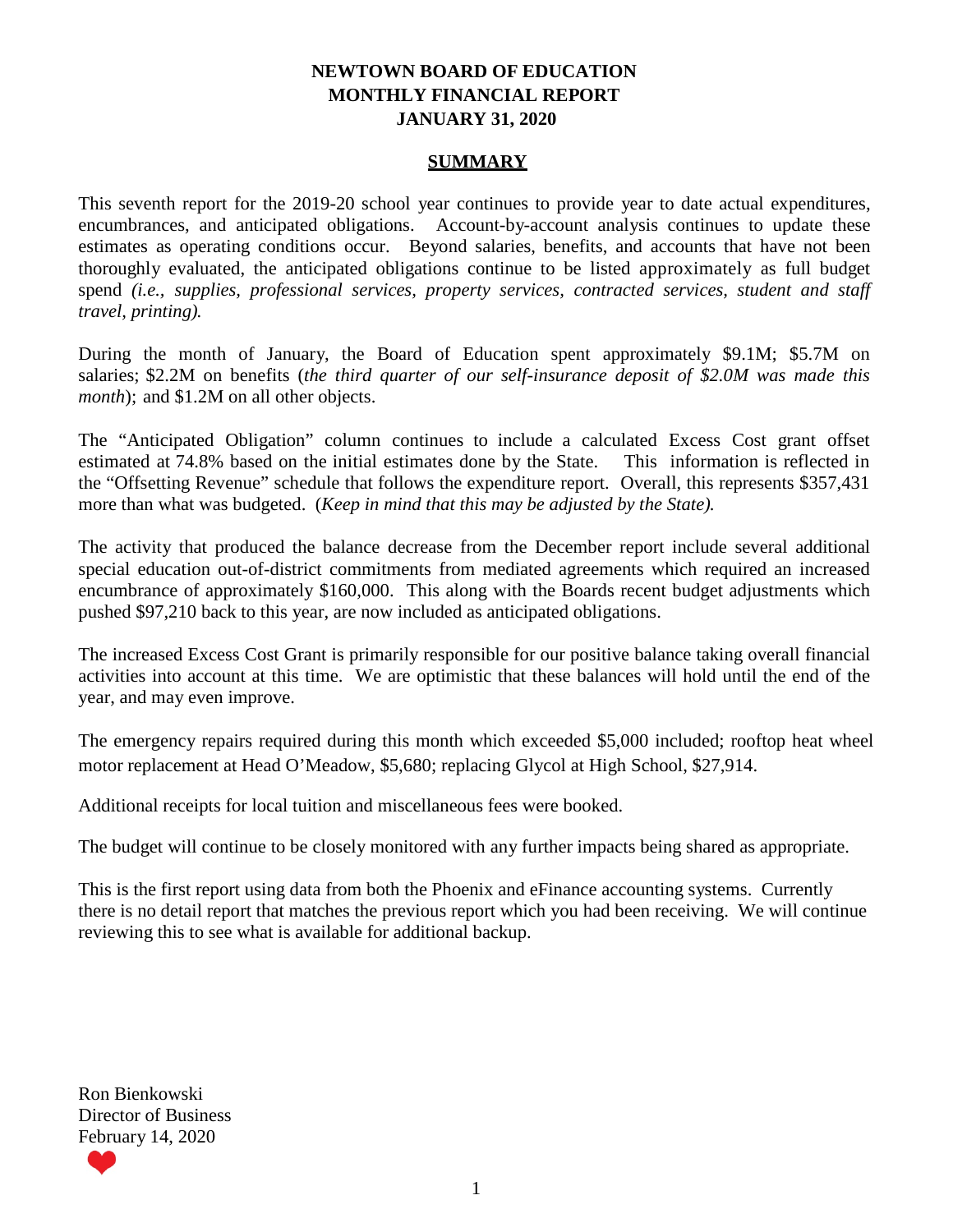# **TERMS AND DEFINITIONS**

The Newtown Board of Education's Monthly Financial Report provides summary financial information in the following areas:

- $\bullet$  Object Code a service or commodity obtained as the result of a specific expenditure defined by eight categories: Salaries, Employee Benefits, Professional Services, Purchased Property Services, Other Purchased Services, Supplies, Property, and Miscellaneous.
- Expense Category further defines the type of expense by Object Code
- Expended 2018-19 unaudited expenditures from the prior fiscal year (for comparison purposes)
- Approved Budget indicates a town approved financial plan used by the school district to achieve its goals and objectives.
- **TYTD Transfers** identified specific cross object codes requiring adjustments to provide adequate funding for the fiscal period. This includes all transfers made to date.
- Current Transfers identifies budget transfer recommended for current month action.
- Current Budget adjusts the Approved Budget calculating adjustments  $(+)$  or  $-)$  to the identified object codes.
- Year-To-Date Expended indicates the actual amount of cumulative expenditures processed by the school district through the month-end date indicated on the monthly budget summary report.
- Encumbered indicates approved financial obligations of the school district as a result of employee salary contracts, purchasing agreements, purchase orders, or other identified obligations not processed for payment by the date indicated on the monthly budget summary report.
- Balance calculates object code account balances subtracting expenditures and encumbrances from the current budget amount indicating accounts with unobligated balances or shortages.
- Anticipated Obligation is a column which provides a method to forecast expense category fund balances that have not been approved via an encumbrance, but are anticipated to be expended or remain with an account balance to maintain the overall budget funding level. Receivable revenue (i.e., grants) are included in this column which has the effect of netting the expected expenditure.
- Projected Balance calculates the object code balances subtracting the Anticipated Obligations. These balances will move up and down as information is known and or decisions are anticipated or made about current and projected needs of the district.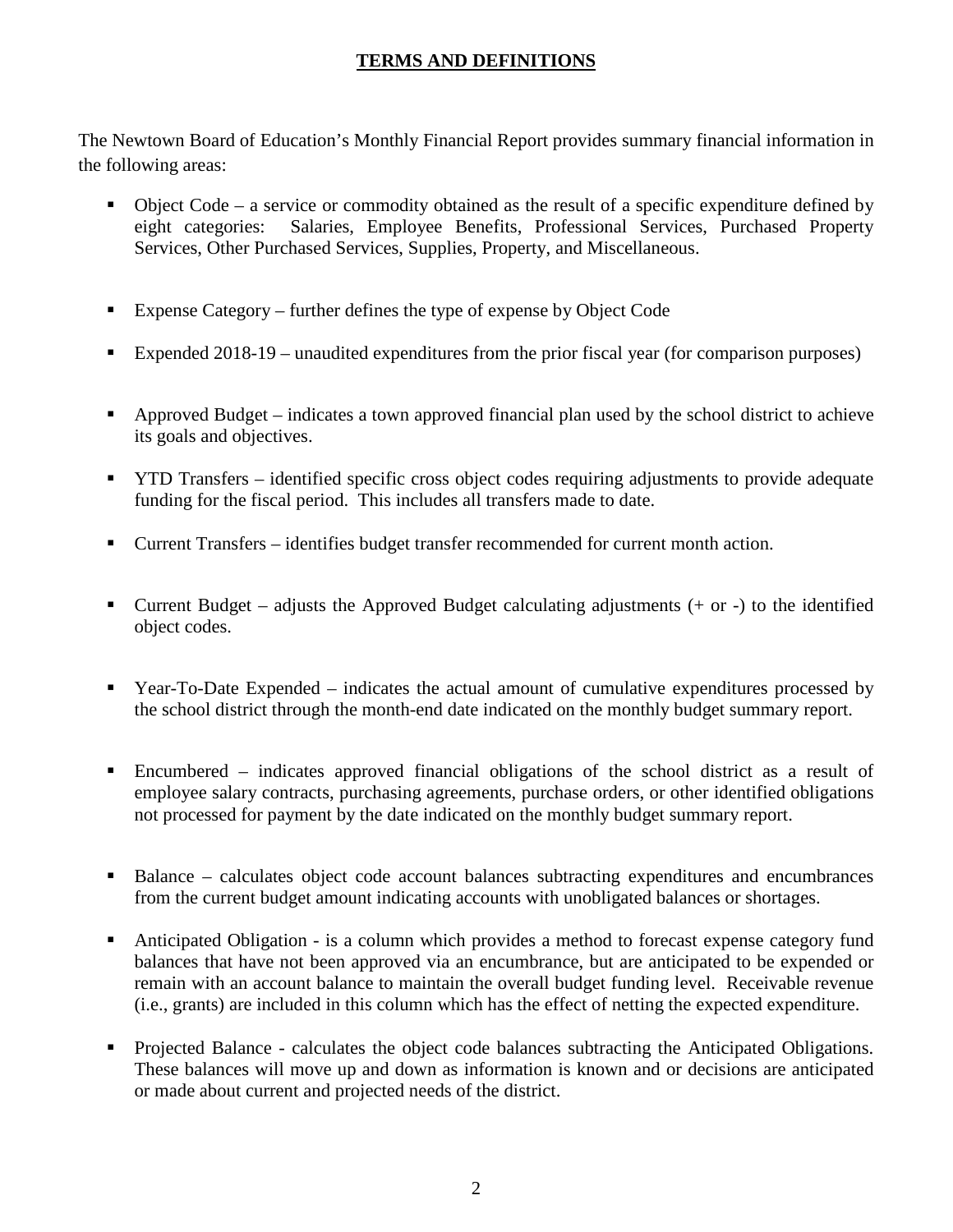The monthly budget summary report also provides financial information on the State of Connecticut grant reimbursement programs (Excess Cost and Agency Placement Grants and Magnet Grant Transportation). These reimbursement grants/programs are used to supplement local school district budget programs as follows:

Excess Cost Grant – (Current Formula) this State of Connecticut reimbursement grant is used to support local school districts for education costs of identified special education students whose annual education costs exceed local prior year per pupil expenditure by 4 ½. Students placed by the Department of Child and Family Services (DCF) are reimbursed after the school district has met the prior year's per pupil expenditure. School districts report these costs annually in December and March of each fiscal year. State of Connecticut grant calculations are determined by reimbursing eligible costs (60%-100%) based on the SDE grant allocation and all other town submittals.

Magnet Transportation Grant – provides reimbursement of \$1,300 for local students attending approved Magnet school programs. The budgeted grant is \$37,700 for this year.

The last portion of the monthly budget summary reports school generated revenue that are anticipated revenue to the Town of Newtown. Fees and charges include:

- Local Tuition amounts the board receives from non-residents who pay tuition to attend Newtown schools. Primarily from staff members.
- High school fees for parking permits.
- The final revenue is miscellaneous fees, which constitute refunds, rebates, prior year claims, etc.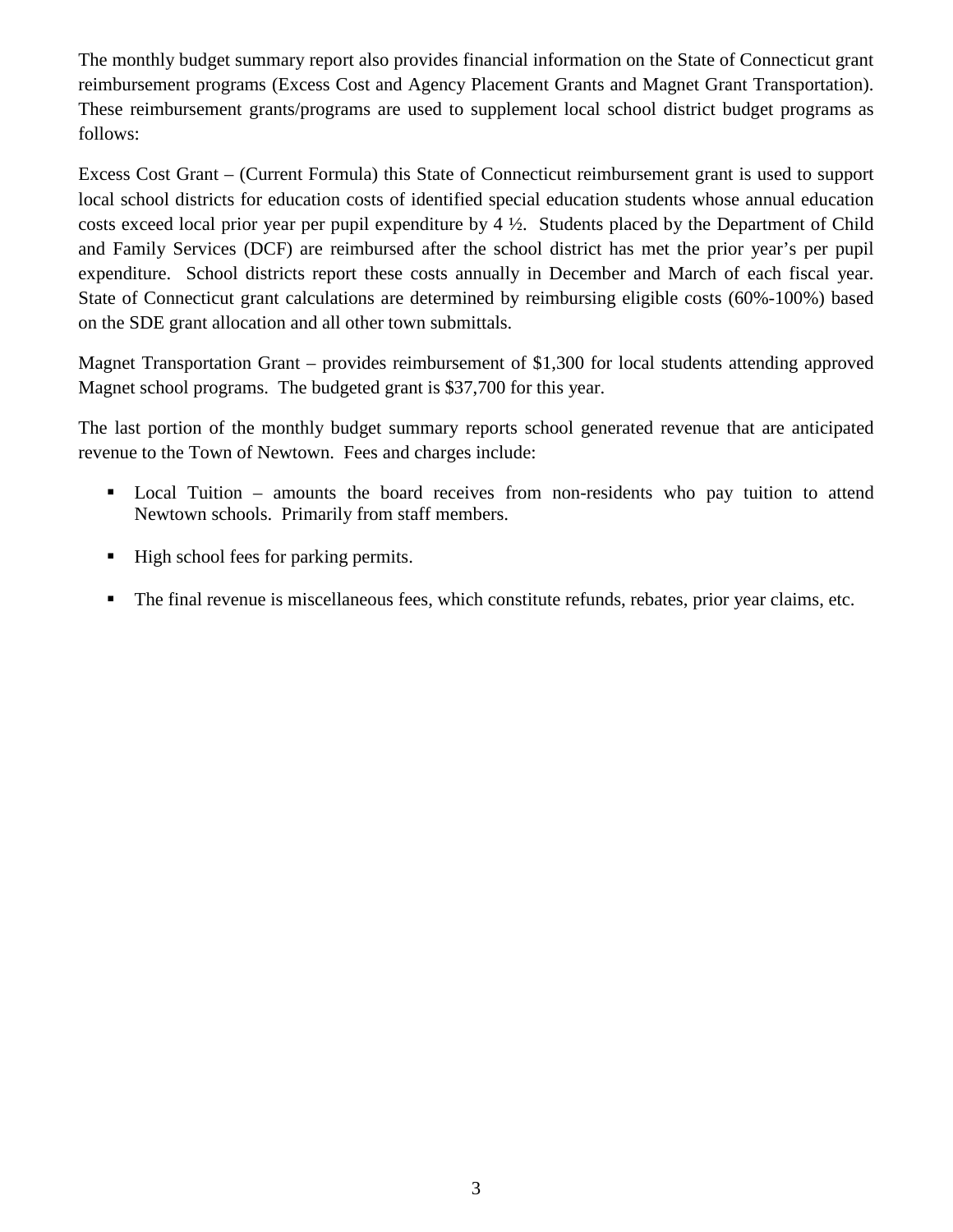| <b>OBJECT</b><br>CODE | <b>EXPENSE CATEGORY</b>          |              | <b>EXPENDED</b><br>2018 - 2019 |        | 2019 - 2020<br><b>APPROVED</b><br><b>BUDGET</b> | <b>YTD</b><br><b>TRANSFERS</b><br>2019 - 2020 |        | <b>CURRENT</b><br><b>BUDGET</b> | <b>YTD</b><br><b>EXPENDITURE</b> |        | <b>ENCUMBER</b> |        | <b>BALANCE</b>  | <b>ANTICIPATED</b><br><b>OBLIGATIONS</b> | <b>PROJECTED</b><br><b>BALANCE</b> |
|-----------------------|----------------------------------|--------------|--------------------------------|--------|-------------------------------------------------|-----------------------------------------------|--------|---------------------------------|----------------------------------|--------|-----------------|--------|-----------------|------------------------------------------|------------------------------------|
|                       | <b>GENERAL FUND BUDGET</b>       |              |                                |        |                                                 |                                               |        |                                 |                                  |        |                 |        |                 |                                          |                                    |
| 100                   | <b>SALARIES</b>                  | \$           | 48,042,992 \$                  |        | 50,205,315 \$                                   | $-$ \$                                        |        | 50,205,315 \$                   | 24,726,655 \$                    |        | 24,425,454 \$   |        | $1,053,206$ \$  | 842,740 \$                               | 210,466                            |
| 200                   | <b>EMPLOYEE BENEFITS</b>         | S.           | 11,165,888 \$                  |        | 11,093,340 \$                                   | $\sim$                                        | -S     | 11,093,340 \$                   | 8,055,212 \$                     |        | 2,086,969 \$    |        | 951,159 \$      | 957,970 \$                               | (6,811)                            |
| 300                   | PROFESSIONAL SERVICES            | \$           | 767,554 \$                     |        | 797,835 \$                                      | $-$ \$                                        |        | 797,835 \$                      | 384,903 \$                       |        | 153,332 \$      |        | 259,600 \$      | 259,600 \$                               | $\sim$                             |
| 400                   | <b>PURCHASED PROPERTY SERV.</b>  | \$           | 2,243,310 \$                   |        | 2,292,742 \$                                    | $\sim$                                        | - \$   | 2,292,742 \$                    | 1,261,930 \$                     |        | 428,149 \$      |        | 602,663 \$      | 602,348 \$                               | 315                                |
| 500                   | <b>OTHER PURCHASED SERVICES</b>  | \$           | 8,901,602 \$                   |        | 9,111,879 \$                                    | $\sim$                                        | - \$   | 9,111,879 \$                    | 5,697,002 \$                     |        | 4,377,014 \$    |        | $(962, 137)$ \$ | $(799,886)$ \$                           | (162, 250)                         |
| 600                   | <b>SUPPLIES</b>                  | \$           | 3,784,438 \$                   |        | 3,671,332 \$                                    | $-$ \$                                        |        | 3,671,332 \$                    | 1,731,636 \$                     |        | 208,470 \$      |        | 1,731,226 \$    | 1,592,419 \$                             | 138,807                            |
| 700                   | <b>PROPERTY</b>                  | \$           | 756,806 \$                     |        | 757,572 \$                                      | $-$ \$                                        |        | 757,572 \$                      | 367,610 \$                       |        | 196,330 \$      |        | 193,632 \$      | 248,842 \$                               | (55,210)                           |
| 800                   | <b>MISCELLANEOUS</b>             | $\mathbb{S}$ | 62,869 \$                      |        | 74,395 \$                                       | $-$ \$                                        |        | 74,395 \$                       | 57,071 \$                        |        | 4,905 \$        |        | 12,419 \$       | 12,419 \$                                | $\sim$                             |
| 910                   | <b>SPECIAL ED CONTINGENCY</b>    | $\mathbb{S}$ |                                | $-$ \$ | $100,000$ \$                                    | $-$ \$                                        |        | $100,000$ \$                    |                                  | $-$ \$ |                 | $-$ \$ | 100,000 \$      | $-$ \$                                   | 100,000                            |
|                       | <b>TOTAL GENERAL FUND BUDGET</b> | S.           | 75,725,459 \$                  |        | 78,104,410 \$                                   |                                               | $-$ S  | 78,104,410 \$                   | 42,282,019 \$                    |        | 31,880,623 \$   |        | 3,941,769 \$    | 3,716,452 \$                             | 225,317                            |
| 900                   | <b>TRANSFER NON-LAPSING</b>      | \$           | 328,772                        |        |                                                 |                                               |        |                                 |                                  |        |                 |        |                 |                                          |                                    |
|                       | <b>GRAND TOTAL</b>               |              | 76,054,231 \$                  |        | 78,104,410 \$                                   |                                               | $-$ \$ | 78,104,410 \$                   | 42,282,019                       | - \$   | 31,880,623 \$   |        | 3,941,769 \$    | 3,716,452 \$                             | 225,317                            |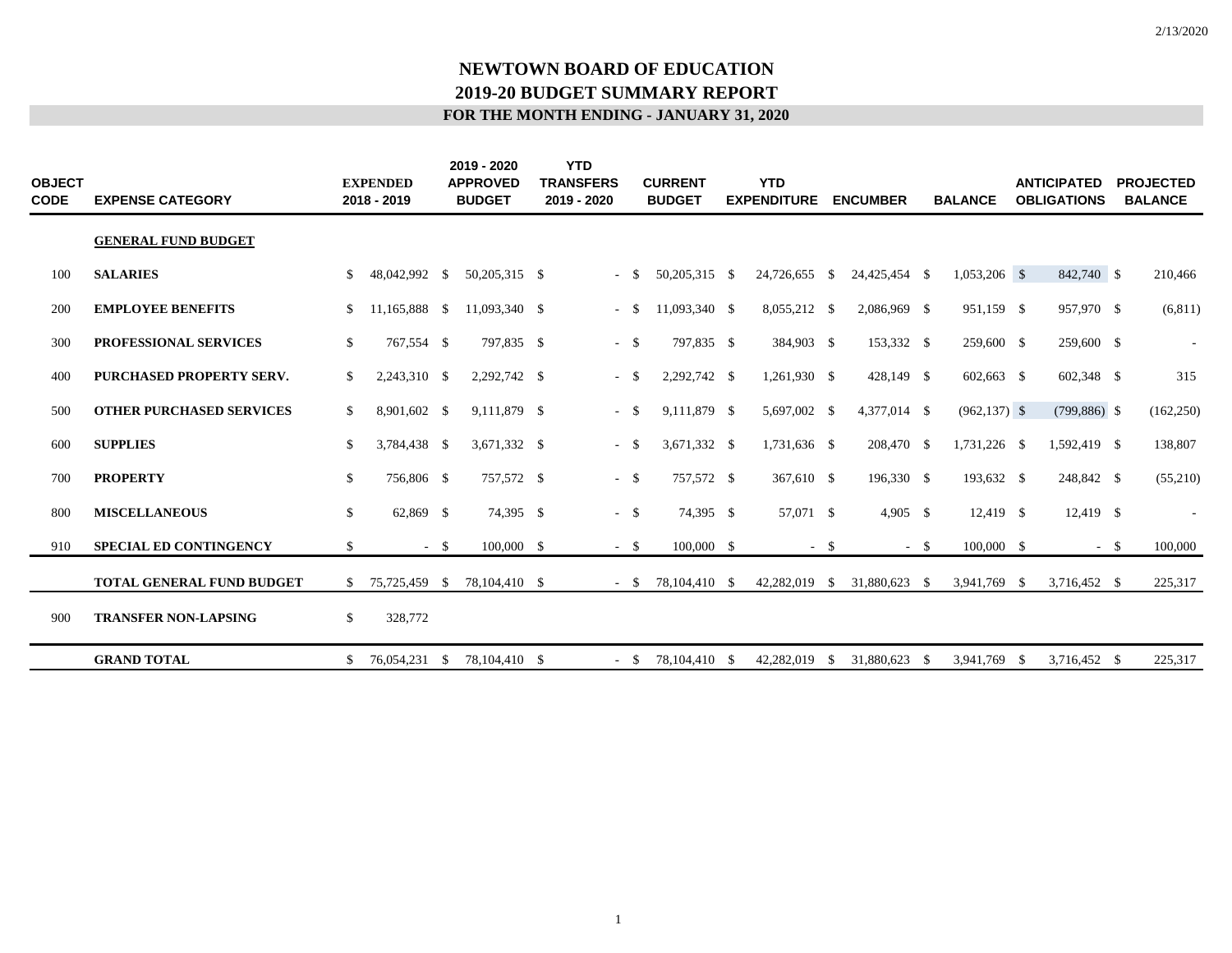| <b>OBJECT</b><br><b>CODE</b> | <b>EXPENSE CATEGORY</b>                |              | <b>EXPENDED</b><br>2018 - 2019 | 2019 - 2020<br><b>APPROVED</b><br><b>BUDGET</b> | <b>YTD</b><br><b>TRANSFERS</b><br>2019 - 2020 |               | <b>CURRENT</b><br><b>BUDGET</b> | <b>YTD</b><br><b>EXPENDITURE</b> | <b>ENCUMBER</b> |               | <b>BALANCE</b> |              | <b>ANTICIPATED</b><br><b>OBLIGATIONS</b> |               | <b>PROJECTED</b><br><b>BALANCE</b> |
|------------------------------|----------------------------------------|--------------|--------------------------------|-------------------------------------------------|-----------------------------------------------|---------------|---------------------------------|----------------------------------|-----------------|---------------|----------------|--------------|------------------------------------------|---------------|------------------------------------|
| <b>100</b>                   | <b>SALARIES</b>                        |              |                                |                                                 |                                               |               |                                 |                                  |                 |               |                |              |                                          |               |                                    |
|                              | <b>Administrative Salaries</b>         | \$           | 3,926,453 \$                   | $4,156,163$ \$                                  |                                               | -S            | $4,156,163$ \$                  | 2,431,882 \$                     | 1,719,410 \$    |               | 4,872 \$       |              | 3,953 \$                                 |               | 919                                |
|                              | Teachers & Specialists Salaries        | \$           | 30,602,780 \$                  | 31,770,823 \$                                   | $\sim$                                        | -S            | 31,770,823 \$                   | 14,638,429 \$                    | 17,050,146 \$   |               | 82,248 \$      |              | $(68,579)$ \$                            |               | 150,827                            |
|                              | <b>Early Retirement</b>                | \$           | 40,000 \$                      | 32,000 \$                                       | $\sim$                                        | \$            | 32,000 \$                       | 32,000 \$                        |                 | <sup>\$</sup> |                | \$           |                                          | $\mathbb{S}$  |                                    |
|                              | Continuing Ed./Summer School           | \$           | 89,327 \$                      | 94,514 \$                                       |                                               | \$            | 94,514 \$                       | 67,732 \$                        | $\mathbf{0}$    | -\$           | 26,782 \$      |              | 25,946 \$                                |               | 836                                |
|                              | Homebound & Tutors Salaries            | \$           | 150,895 \$                     | $162,236$ \$                                    |                                               | \$            | $162,236$ \$                    | 40,417 \$                        | 37,222 \$       |               | 84,597 \$      |              | 77,639 \$                                |               | 6,957                              |
|                              | <b>Certified Substitutes</b>           | \$           | 629,852 \$                     | 652,430 \$                                      | $\sim$                                        | \$            | 652,430 \$                      | 311,748 \$                       | 111,520 \$      |               | 229,162 \$     |              | 229,162 \$                               |               |                                    |
|                              | Coaching/Activities                    | \$           | 621,521 \$                     | 652,752 \$                                      |                                               | \$            | 652,752 \$                      | 345,263 \$                       | $(1,143)$ \$    |               | 308,632 \$     |              | 308,632 \$                               |               |                                    |
|                              | Staff & Program Development            | \$           | 226,225 \$                     | 213,494 \$                                      | $\overline{\phantom{a}}$                      | <sup>\$</sup> | 213,494 \$                      | 68,861 \$                        | 28,576 \$       |               | $116,056$ \$   |              | 116,056 \$                               |               |                                    |
|                              | <b>CERTIFIED SALARIES</b>              | \$           | 36,287,053 \$                  | 37,734,412 \$                                   | $\overline{\phantom{a}}$                      | \$            | 37,734,412 \$                   | 17,936,331 \$                    | 18,945,731 \$   |               | 852,349 \$     |              | 692,810 \$                               |               | 159,539                            |
|                              | Supervisors/Technology Salaries        | \$           | 879,898 \$                     | 934,371 \$                                      |                                               | \$            | 934,371 \$                      | 555,981 \$                       | 346,664 \$      |               | 31,726 \$      |              | 17,633 \$                                |               | 14,093                             |
|                              | Clerical & Secretarial Salaries        | \$           | 2,261,580 \$                   | 2,339,317 \$                                    | $\sim$                                        | <sup>\$</sup> | 2,339,317 \$                    | 1,310,411 \$                     | 1,027,816 \$    |               | $1,090$ \$     |              |                                          | $\mathcal{S}$ | 1,090                              |
|                              | <b>Educational Assistants</b>          | \$           | 2,577,377 \$                   | 2,783,832 \$                                    | $\sim 100$                                    | $\mathbf{s}$  | 2,783,832 \$                    | 1,407,711 \$                     | 1,374,362 \$    |               | $1,759$ \$     |              | 1,800 \$                                 |               | (41)                               |
|                              | Nurses & Medical Advisors              | \$           | 734,534 \$                     | 779,871 \$                                      | $\sim$                                        | \$            | 779,871 \$                      | 353,723 \$                       | 387,847 \$      |               | 38,301 \$      |              | 38,301 \$                                |               |                                    |
|                              | Custodial & Maint. Salaries            | \$           | 3,116,314 \$                   | 3,212,091 \$                                    |                                               | S             | 3,212,091 \$                    | 1,816,165 \$                     | 1,316,625 \$    |               | 79,301 \$      |              | 23,064 \$                                |               | 56,237                             |
|                              | Non-Certied Adj & Bus Drivers Salaries | \$           | $12,745$ \$                    | 25,022 \$                                       |                                               | <sup>\$</sup> | 25,022 \$                       | $11,493$ \$                      | 13,529 \$       |               |                | $\mathbb{S}$ |                                          | $\mathbb{S}$  |                                    |
|                              | Career/Job Salaries                    | $\mathbb{S}$ | 48,376 \$                      | 141,195 \$                                      | $\sim$                                        | \$            | 141,195 \$                      | 77,983 \$                        | 112,481 \$      |               | $(49,269)$ \$  |              | $(52,964)$ \$                            |               | 3,695                              |
|                              | <b>Special Education Svcs Salaries</b> | \$           | 1,172,425 \$                   | 1,271,345 \$                                    |                                               | -S            | 1,271,345 \$                    | 656,655 \$                       | 615,400 \$      |               | $(710)$ \$     |              | 199 \$                                   |               | (909)                              |
|                              | Attendance & Security Salaries         | \$           | 580,533 \$                     | 605,759 \$                                      | $\sim$                                        | \$            | 605,759 \$                      | 315,177 \$                       | 275,668 \$      |               | 14,914 \$      |              | 12,500 \$                                |               | 2,414                              |
|                              | Extra Work - Non-Cert.                 | \$           | 104,484 \$                     | $110,362$ \$                                    |                                               | \$            | $110,362$ \$                    | 100,784 \$                       | 9,329 \$        |               | 249S           |              | 25,900 \$                                |               | (25, 651)                          |
|                              | Custodial & Maint. Overtime            | \$           | 228,815 \$                     | 235,738 \$                                      |                                               | -S            | 235,738 \$                      | 168,112 \$                       |                 | -S            | $67,626$ \$    |              | 67,626 \$                                |               |                                    |
|                              | Civic Activities/Park & Rec.           | \$           | 38,858 \$                      | 32,000 \$                                       | $\sim$                                        | \$            | 32,000 \$                       | 16,129 \$                        | $\sim$          | -S            | 15,871 \$      |              | 15,871 \$                                |               |                                    |
|                              | <b>NON-CERTIFIED SALARIES</b>          | \$           | 11,755,939 \$                  | 12,470,903 \$                                   |                                               | \$            | 12,470,903 \$                   | 6,790,324 \$                     | 5,479,723 \$    |               | 200,856 \$     |              | 149,930 \$                               |               | 50,927                             |
|                              | <b>SUBTOTAL SALARIES</b>               | \$           | 48,042,992 \$                  | 50,205,315 \$                                   |                                               | -SS           | 50,205,315 \$                   | 24,726,655 \$                    | 24,425,454      | - \$          | $1,053,206$ \$ |              | 842,740 \$                               |               | 210,466                            |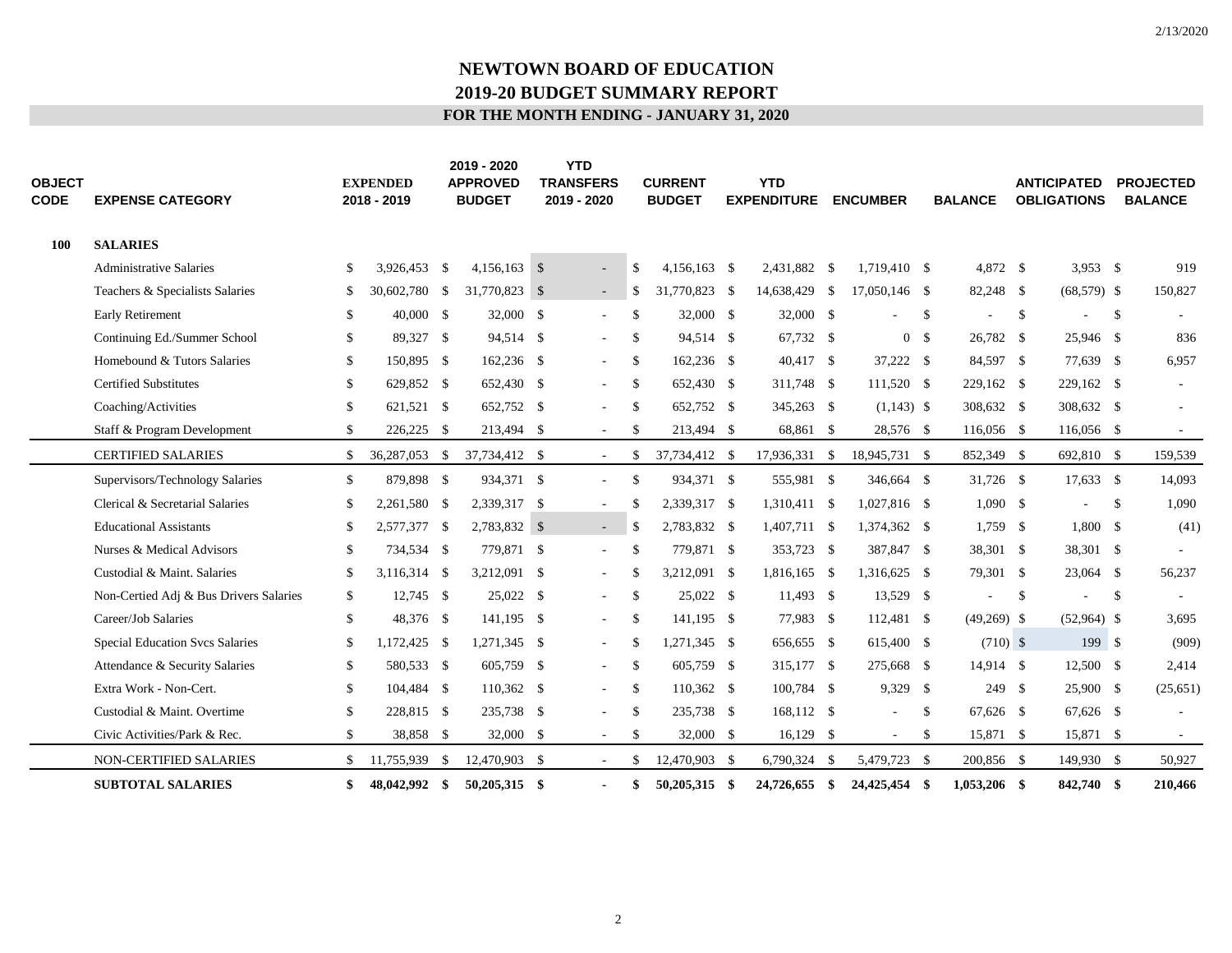| OBJECT<br>CODE | <b>EXPENSE CATEGORY</b>            |              | <b>EXPENDED</b><br>2018 - 2019 | 2019 - 2020<br><b>APPROVED</b><br><b>BUDGET</b> | <b>YTD</b><br><b>TRANSFERS</b><br>2019 - 2020 |               | <b>CURRENT</b><br><b>BUDGET</b> | <b>YTD</b><br><b>EXPENDITURE</b> | <b>ENCUMBER</b> |               | <b>BALANCE</b> | <b>ANTICIPATED</b><br><b>OBLIGATIONS</b> | <b>PROJECTED</b><br><b>BALANCE</b> |
|----------------|------------------------------------|--------------|--------------------------------|-------------------------------------------------|-----------------------------------------------|---------------|---------------------------------|----------------------------------|-----------------|---------------|----------------|------------------------------------------|------------------------------------|
| 200            | <b>EMPLOYEE BENEFITS</b>           |              |                                |                                                 |                                               |               |                                 |                                  |                 |               |                |                                          |                                    |
|                | Medical & Dental Expenses          | \$           | 8,179,822 \$                   | 8,058,967 \$                                    | $\overline{\phantom{a}}$                      | \$            | 8,058,967 \$                    | 6,058,942 \$                     | 1,977,388 \$    |               | $22,637$ \$    | $16,095$ \$                              | 6,542                              |
|                | Life Insurance                     | \$           | 84,680 \$                      | 87,134 \$                                       | $\overline{\phantom{a}}$                      | <sup>\$</sup> | 87,134 \$                       | 50,199 \$                        | ÷.              | <sup>\$</sup> | 36,935 \$      | 36,521 \$                                | 414                                |
|                | FICA & Medicare                    | \$           | 1,499,915 \$                   | 1,534,045 \$                                    | $\overline{\phantom{a}}$                      | \$            | 1,534,045 \$                    | 793,231 \$                       | $\sim$          | \$            | 740,814 \$     | 740,814 \$                               |                                    |
|                | Pensions                           | \$           | 809,692 \$                     | 864,842 \$                                      | $\sim$                                        | \$            | 864,842 \$                      | 779,807 \$                       | 250S            |               | 84,785 \$      | 88,240 \$                                | (3, 455)                           |
|                | Unemployment & Employee Assist.    | \$           | 59,858 \$                      | 87,000 \$                                       | $\sim$                                        | \$            | 87,000 \$                       | 23,082 \$                        | $\sim$          | \$            | 63,918 \$      | 56,418 \$                                | 7,500                              |
|                | <b>Workers Compensation</b>        | \$           | 531,920 \$                     | 461,352 \$                                      | $\sim$                                        | \$            | 461,352 \$                      | 349,951 \$                       | 109,332 \$      |               | $2,069$ \$     | 19,881 \$                                | (17, 812)                          |
|                | <b>SUBTOTAL EMPLOYEE BENEFITS</b>  | \$           | 11,165,888 \$                  | 11,093,340 \$                                   | $\blacksquare$                                | \$            | 11,093,340 \$                   | 8,055,212 \$                     | 2,086,969 \$    |               | 951,159 \$     | 957,970 \$                               | (6, 811)                           |
| 300            | PROFESSIONAL SERVICES              |              |                                |                                                 |                                               |               |                                 |                                  |                 |               |                |                                          |                                    |
|                | <b>Professional Services</b>       | $\mathbb{S}$ | 574,753 \$                     | 590,802 \$                                      | $\sim$                                        | \$            | 590,802 \$                      | 295,419 \$                       | 126,535 \$      |               | 168,848 \$     | 168,848 \$                               |                                    |
|                | Professional Educational Serv.     | $\mathbb{S}$ | 192,800 \$                     | 207,033 \$                                      | $\sim$                                        | \$            | 207,033 \$                      | 89,484 \$                        | 26,797          | -S            | 90,752 \$      | 90,752 \$                                |                                    |
|                | SUBTOTAL PROFESSIONAL SERV.        | \$           | 767,554 \$                     | 797,835 \$                                      | $\blacksquare$                                | \$            | 797,835 \$                      | 384,903 \$                       | 153,332 \$      |               | 259,600 \$     | 259,600 \$                               |                                    |
| 400            | <b>PURCHASED PROPERTY SERV.</b>    |              |                                |                                                 |                                               |               |                                 |                                  |                 |               |                |                                          |                                    |
|                | Buildings & Grounds Services       | \$           | 694,509 \$                     | 708,805 \$                                      | $\overline{\phantom{a}}$                      | \$            | 708,805 \$                      | 436,476 \$                       | 143,954 \$      |               | 128,374 \$     | 128,374 \$                               |                                    |
|                | Utility Services - Water & Sewer   | \$           | 132,669 \$                     | 147,645 \$                                      | $\sim$                                        | \$            | 147,645 \$                      | 89,777 \$                        | $\sim$          | <sup>\$</sup> | 57,868 \$      | 57,868 \$                                |                                    |
|                | Building, Site & Emergency Repairs | \$           | 550,790 \$                     | 460,850 \$                                      | $\sim$                                        | \$            | 460,850 \$                      | 259,835 \$                       | 94,388 \$       |               | 106,627 \$     | 106,627 \$                               |                                    |
|                | <b>Equipment Repairs</b>           | \$           | 300,958 \$                     | 338,819 \$                                      | $\sim$                                        | \$            | 338,819 \$                      | 128,804 \$                       | 53,320 \$       |               | 156,695 \$     | 156,695 \$                               |                                    |
|                | Rentals - Building & Equipment     | \$           | 271,749 \$                     | 272,923 \$                                      | $\sim$                                        | \$            | 272,923 \$                      | 133,433 \$                       | 95,625 \$       |               | 43,866 \$      | 43,551 \$                                | 315                                |
|                | Building & Site Improvements       | \$           | 292,635 \$                     | 363,700 \$                                      | $\sim$                                        | \$            | 363,700 \$                      | 213,606 \$                       | 40,862 \$       |               | 109,232 \$     | 109,232 \$                               | $\sim$                             |
|                | SUBTOTAL PUR. PROPERTY SERV.       | \$           | 2,243,310 \$                   | 2,292,742 \$                                    |                                               | \$            | 2,292,742 \$                    | $1,261,930$ \$                   | 428,149         | - \$          | $602,663$ \$   | 602,348 \$                               | 315                                |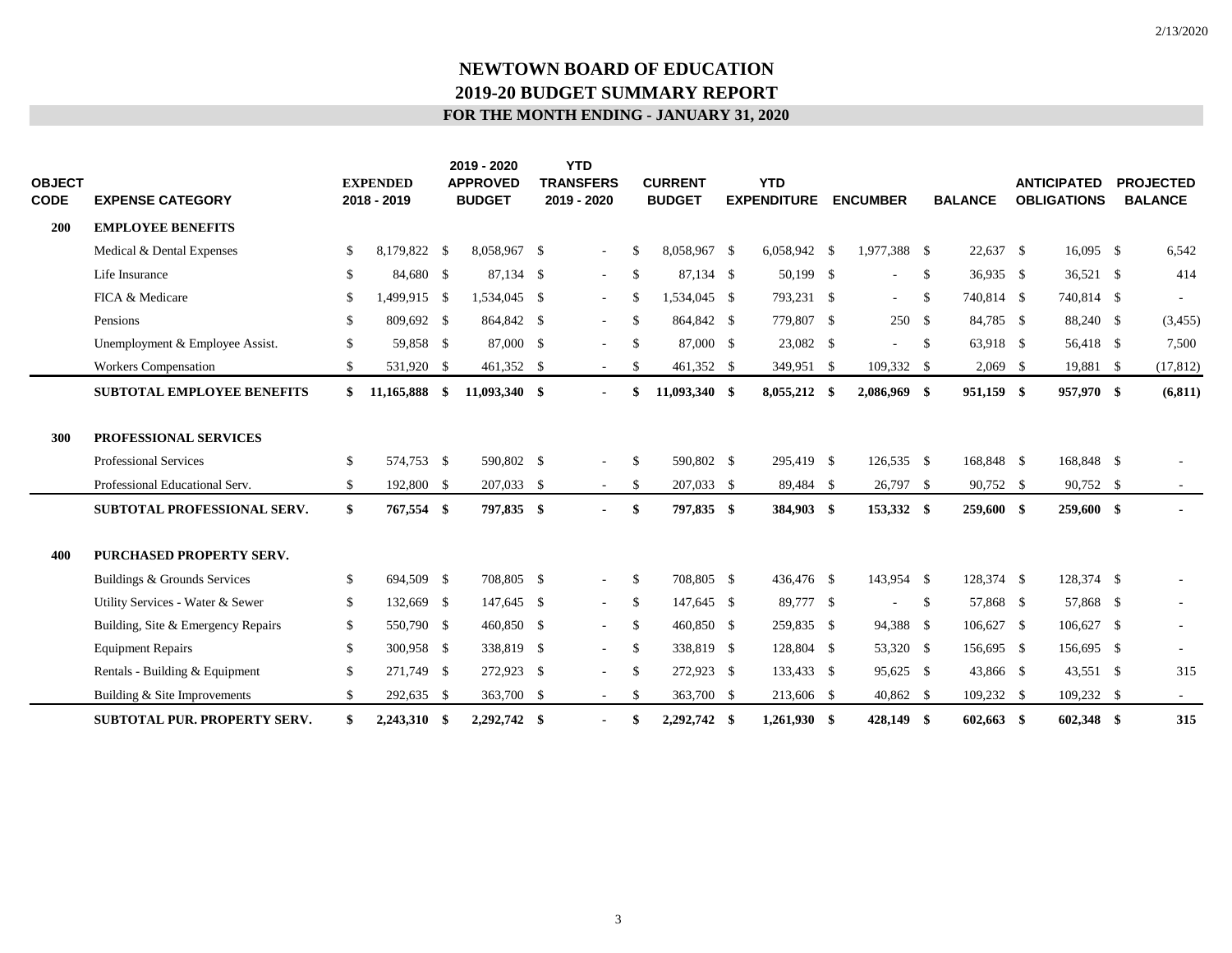| <b>OBJECT</b><br><b>CODE</b> | <b>EXPENSE CATEGORY</b>                  |              | <b>EXPENDED</b><br>2018 - 2019 | 2019 - 2020<br><b>APPROVED</b><br><b>BUDGET</b> | <b>YTD</b><br><b>TRANSFERS</b><br>2019 - 2020 |               | <b>CURRENT</b><br><b>BUDGET</b> | <b>YTD</b><br><b>EXPENDITURE</b> | <b>ENCUMBER</b> |               | <b>BALANCE</b>   | <b>ANTICIPATED</b><br><b>OBLIGATIONS</b> |    | <b>PROJECTED</b><br><b>BALANCE</b> |
|------------------------------|------------------------------------------|--------------|--------------------------------|-------------------------------------------------|-----------------------------------------------|---------------|---------------------------------|----------------------------------|-----------------|---------------|------------------|------------------------------------------|----|------------------------------------|
| 500                          | <b>OTHER PURCHASED SERVICES</b>          |              |                                |                                                 |                                               |               |                                 |                                  |                 |               |                  |                                          |    |                                    |
|                              | <b>Contracted Services</b>               | \$           | 619,306 \$                     | 631,536 \$                                      | $\sim$                                        | \$.           | 631,536 \$                      | 424,125 \$                       | 52,274 \$       |               | 155,138 \$       | 155,138 \$                               |    |                                    |
|                              | <b>Transportation Services</b>           | \$           | 4,180,892 \$                   | 4,323,600 \$                                    | $\sim$                                        | -S            | 4,323,600 \$                    | 2,288,379 \$                     | 1,660,525 \$    |               | 374,697 \$       | 325,370 \$                               |    | 49,327                             |
|                              | Insurance - Property & Liability         | \$           | 400,457 \$                     | 407,947 \$                                      | $\sim$                                        | $\mathbb{S}$  | 407,947 \$                      | 298,513 \$                       | 79,968 \$       |               | 29,466 \$        |                                          | -S | 29,466                             |
|                              | Communications                           | $\mathbb{S}$ | 140,237 \$                     | $160,926$ \$                                    | $\sim$                                        | <sup>\$</sup> | $160,926$ \$                    | 84,192 \$                        | 42,667 \$       |               | 34,068 \$        | 27,936 \$                                |    | 6,132                              |
|                              | <b>Printing Services</b>                 | \$           | 32,114 \$                      | 33,057 \$                                       | $\sim$                                        | $\mathbb{S}$  | 33,057 \$                       | $10,145$ \$                      | 7,630 \$        |               | 15,282 \$        | 15,282 \$                                |    |                                    |
|                              | Tuition - Out of District                | \$           | 3,330,730 \$                   | 3,328,479 \$                                    |                                               | \$.           | 3,328,479 \$                    | 2,494,940 \$                     | 2,454,784       | -\$           | $(1,621,246)$ \$ | $(1,373,611)$ \$                         |    | (247, 635)                         |
|                              | Student Travel & Staff Mileage           | \$           | 197,866 \$                     | 226,334 \$                                      | $\sim$                                        | S             | 226,334 \$                      | 96,708 \$                        | 79,166 \$       |               | 50,460 \$        | 50,000 \$                                |    | 460                                |
|                              | <b>SUBTOTAL OTHER PURCHASED SERV. \$</b> |              | 8,901,602 \$                   | 9,111,879 \$                                    |                                               | \$.           | 9,111,879 \$                    | 5,697,002 \$                     | 4,377,014 \$    |               | $(962, 137)$ \$  | $(799,886)$ \$                           |    | (162, 250)                         |
| 600                          | <b>SUPPLIES</b>                          |              |                                |                                                 |                                               |               |                                 |                                  |                 |               |                  |                                          |    |                                    |
|                              | Instructional & Library Supplies         | \$           | 885,366 \$                     | 819,252 \$                                      | $\sim$                                        | -S            | 819,252 \$                      | 459,872 \$                       | 83,867 \$       |               | 275,513 \$       | 275,513 \$                               |    |                                    |
|                              | Software, Medical & Office Supplies      | \$           | 189,356 \$                     | 216,843 \$                                      | $\sim$                                        | \$            | 216,843 \$                      | 104,232 \$                       | 43,754 \$       |               | 68,857 \$        | 68,857 \$                                |    |                                    |
|                              | <b>Plant Supplies</b>                    | \$           | 366,651 \$                     | 375,000 \$                                      | $\sim$                                        | S             | 375,000 \$                      | 178,311 \$                       | 71,132 \$       |               | 125,557 \$       | 125,557 \$                               |    |                                    |
|                              | Electric                                 | \$           | 433,462 \$                     | 1,384,117 \$                                    | $\sim$                                        | -S            | 1,384,117 \$                    | 649,424 \$                       | $\sim$          | <sup>\$</sup> | 734,693 \$       | 629,693 \$                               |    | 105,000                            |
|                              | Propane & Natural Gas                    | \$           | 426,559 \$                     | 434,914 \$                                      | $\sim$                                        | -S            | 434,914 \$                      | 165,738 \$                       | $\sim$          | <sup>\$</sup> | 269,176 \$       | 217,854 \$                               |    | 51,322                             |
|                              | Fuel Oil                                 | \$           | 97,798 \$                      | 81,000 \$                                       | $\sim$                                        | $\mathbb{S}$  | 81,000 \$                       | 26,064 \$                        | $\sim$          | \$            | 54,936 \$        | 54,936 \$                                |    |                                    |
|                              | Fuel for Vehicles & Equip.               | \$           | 246,113 \$                     | 203,992 \$                                      |                                               | <sup>\$</sup> | 203,992 \$                      | 52,540 \$                        | $\sim$          | <sup>\$</sup> | 151,452 \$       | 126,967 \$                               |    | 24,485                             |
|                              | Textbooks                                | \$           | 139,133 \$                     | 156,214 \$                                      | $\sim$                                        | S             | 156,214 \$                      | 95,454 \$                        | 9,717 \$        |               | 51,043 \$        | 93,043 \$                                |    | (42,000)                           |
|                              | <b>SUBTOTAL SUPPLIES</b>                 | \$           | 3,784,438 \$                   | 3,671,332 \$                                    |                                               | \$.           | 3,671,332 \$                    | 1,731,636 \$                     | 208,470         | - \$          | 1,731,226 \$     | 1,592,419 \$                             |    | 138,807                            |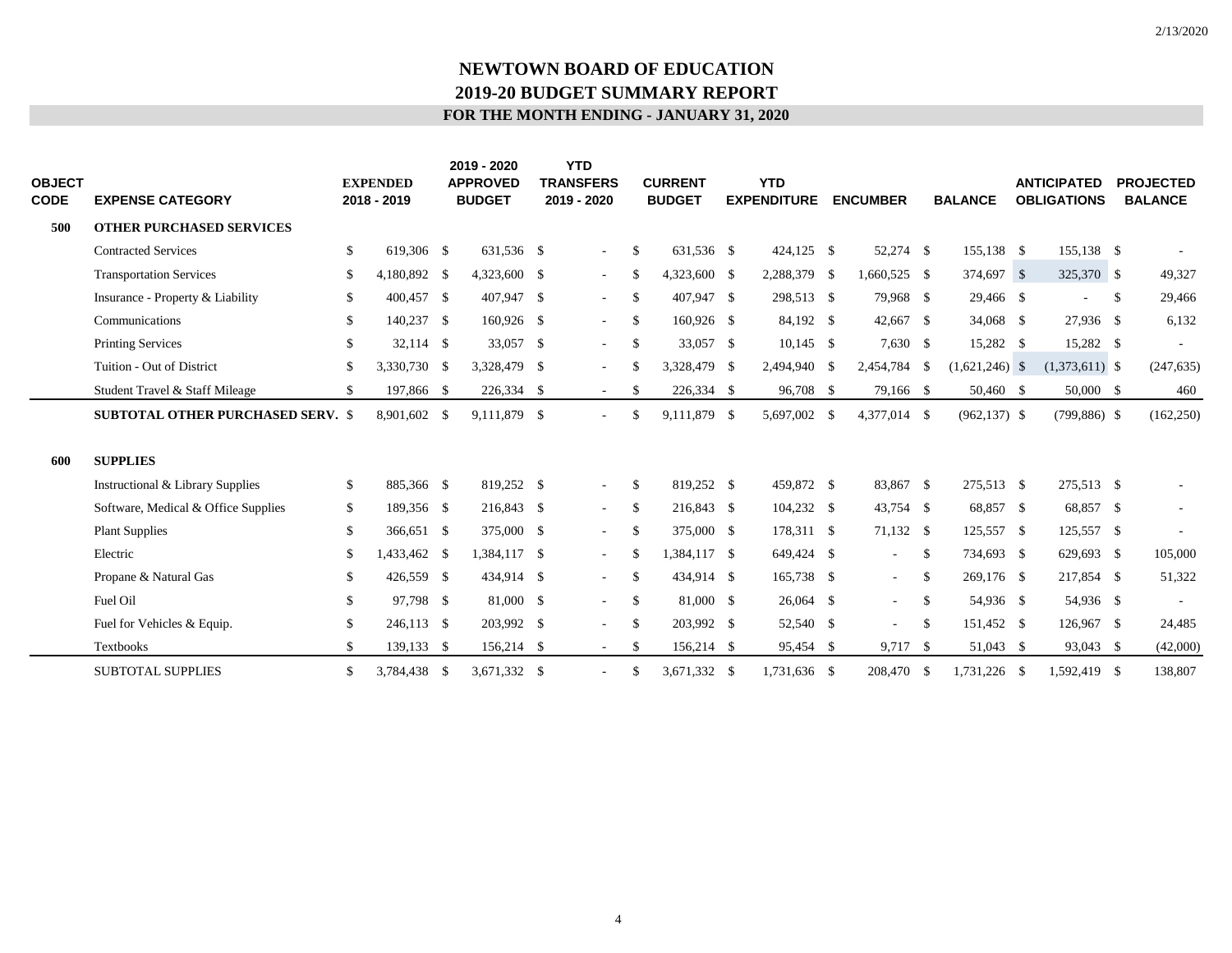| <b>OBJECT</b><br><b>CODE</b> | <b>EXPENSE CATEGORY</b>       | <b>EXPENDED</b><br>2018 - 2019 |              | 2019 - 2020<br><b>APPROVED</b><br><b>BUDGET</b> |    | <b>YTD</b><br><b>TRANSFERS</b><br>2019 - 2020 |               | <b>CURRENT</b><br><b>BUDGET</b> |              | <b>YTD</b><br><b>EXPENDITURE</b> |               | <b>ENCUMBER</b> |     | <b>BALANCE</b> |      | <b>ANTICIPATED</b><br><b>OBLIGATIONS</b> |               | <b>PROJECTED</b><br><b>BALANCE</b> |
|------------------------------|-------------------------------|--------------------------------|--------------|-------------------------------------------------|----|-----------------------------------------------|---------------|---------------------------------|--------------|----------------------------------|---------------|-----------------|-----|----------------|------|------------------------------------------|---------------|------------------------------------|
| 700                          | <b>PROPERTY</b>               |                                |              |                                                 |    |                                               |               |                                 |              |                                  |               |                 |     |                |      |                                          |               |                                    |
|                              | Capital Improvements (Sewers) | \$<br>$\sim$                   | $\mathbb{S}$ | $\sim 10^{-11}$                                 | -S | $\sim$                                        | -S            | $\sim$                          | <sup>S</sup> |                                  | <sup>\$</sup> | ٠               | -S  |                | \$   | $\sim$                                   | <sup>\$</sup> | $\sim$                             |
|                              | <b>Technology Equipment</b>   | \$<br>576,182 \$               |              | 550,000 \$                                      |    | $\sim 100$                                    | <sup>\$</sup> | 550,000 \$                      |              | 328,758 \$                       |               | $46,700$ \$     |     | 174,542 \$     |      | 174,542 \$                               |               | $\sim$                             |
|                              | Other Equipment               | \$<br>180,624 \$               |              | 207,572 \$                                      |    | $\sim$                                        | \$.           | 207,572 \$                      |              | 38,853 \$                        |               | 149,630 \$      |     | $19,090$ \$    |      | 74,300 \$                                |               | (55,210)                           |
|                              | <b>SUBTOTAL PROPERTY</b>      | \$<br>756,806 \$               |              | 757,572 \$                                      |    | $\sim 100$                                    | <sup>\$</sup> | 757,572 \$                      |              | 367,610 \$                       |               | 196,330 \$      |     | 193,632 \$     |      | 248,842 \$                               |               | (55,210)                           |
| 800                          | <b>MISCELLANEOUS</b>          |                                |              |                                                 |    |                                               |               |                                 |              |                                  |               |                 |     |                |      |                                          |               |                                    |
|                              | <b>Memberships</b>            | \$<br>62,869 \$                |              | 74,395 \$                                       |    | $\sim$                                        | <sup>S</sup>  | 74,395 \$                       |              | 57,071 \$                        |               | $4,905$ \$      |     | $12,419$ \$    |      | $12,419$ \$                              |               | $\overline{\phantom{a}}$           |
|                              | <b>SUBTOTAL MISCELLANEOUS</b> | \$<br>$62,869$ \$              |              | 74,395 \$                                       |    | $\sim$                                        | - \$          | 74,395 \$                       |              | 57,071 \$                        |               | 4,905 \$        |     | $12,419$ \$    |      | $12,419$ \$                              |               | $\blacksquare$                     |
| 910                          | <b>SPECIAL ED CONTINGENCY</b> |                                | \$           | $100,000$ \$                                    |    |                                               | -\$<br>$\sim$ | $100,000$ \$                    |              | $\sim$                           | -\$           | $\sim$          | -\$ | $100,000$ \$   |      | $\sim$                                   | $\mathcal{S}$ | 100,000                            |
|                              | <b>TOTAL LOCAL BUDGET</b>     | \$<br>75,725,459               | - \$         | 78,104,410 \$                                   |    | $\blacksquare$                                | S             | 78,104,410 \$                   |              | 42,282,019                       |               | 31,880,623      | -86 | 3,941,769      | - \$ | 3,716,452 \$                             |               | 225,317                            |

| <b>BOARD OF EDUCATION FEES &amp; CHARGES - SERVICES</b> | <b>REVENUES</b> | 2019-20<br><b>APPROVED</b><br><b>BUDGET</b> | <b>RECEIVED</b> | <b>BALANCE</b> | $\frac{0}{0}$<br><b>RECEIVED</b> |
|---------------------------------------------------------|-----------------|---------------------------------------------|-----------------|----------------|----------------------------------|
| <b>LOCAL TUITION</b>                                    |                 | \$38,950                                    | \$22,050        | \$16,900       | 56.61%                           |
| HIGH SCHOOL FEES FOR PARKING PERMITS                    |                 | \$20,000                                    | \$20,000        | \$0            | 100.00%                          |
| <b>MISCELLANEOUS FEES</b>                               |                 | \$5,000                                     | \$2,355         | \$2,645        | 47.09%                           |
| TOTAL SCHOOL GENERATED FEES                             |                 | \$63,950                                    | \$44,405        | \$19,545       | 69.44%                           |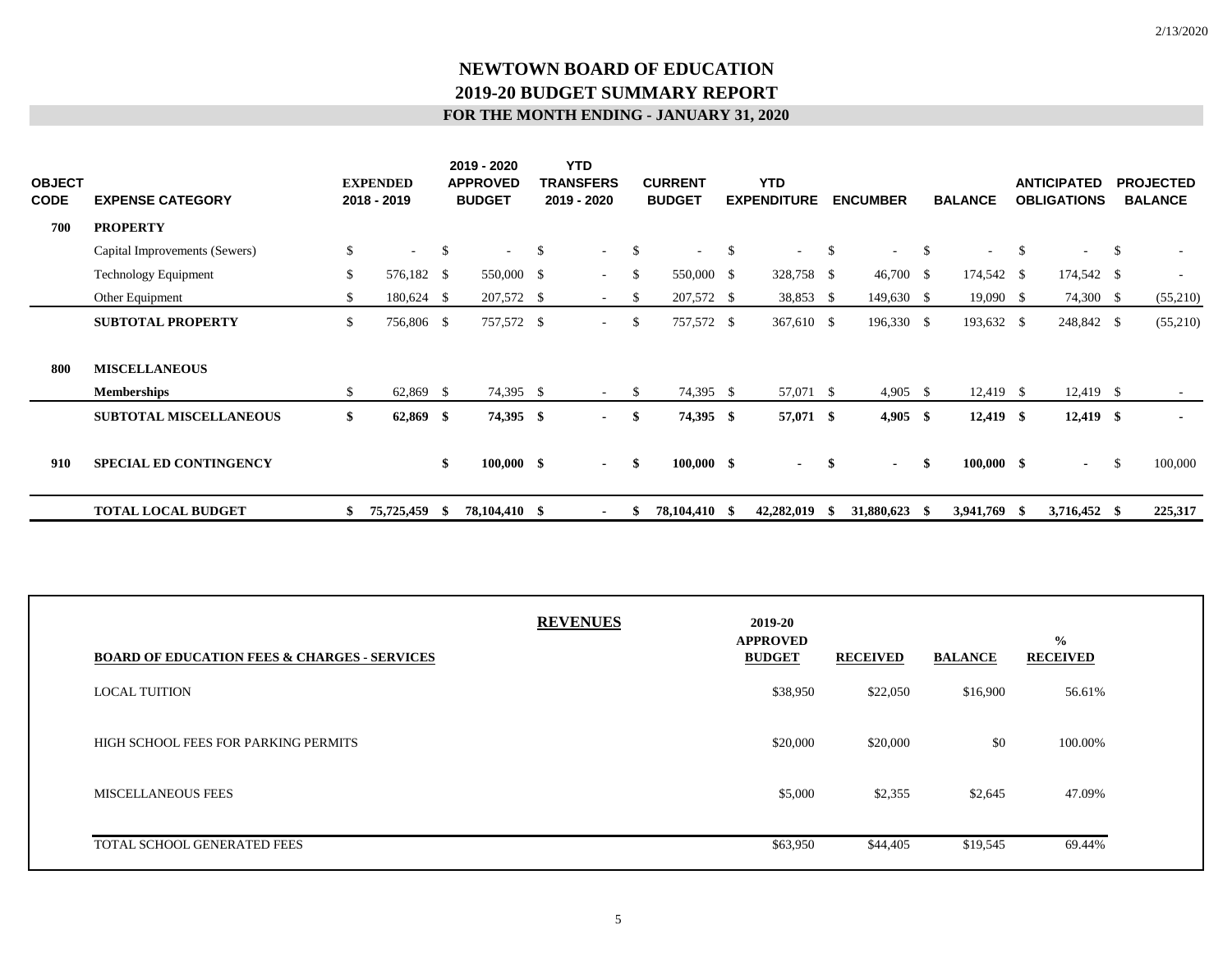#### NEWTOWN BOARD OF EDUCATION

#### BUDGET SUMMARY REPORT

"FOR THE MONTH ENDING - JANUARY 31, 2020"

#### **OFFSETTING REVENUE INCLUDED IN ANTICIPATED OBLIGATIONS**

|            | <b>OBJECT EXPENSE CATEGORY</b>                                   |               | <b>BUDGETED</b>                 |                    | <b>CURRENT BUDGET</b> |                    | <b>1st ESTIMATE</b> |                          | <b>STATE ESTIMATE - 13-Jan</b> | <b>Feb RECEIVED</b>     |               | <b>May ESTIMATED</b> |
|------------|------------------------------------------------------------------|---------------|---------------------------------|--------------------|-----------------------|--------------------|---------------------|--------------------------|--------------------------------|-------------------------|---------------|----------------------|
| 100        | <b>SALARIES</b>                                                  |               | $(54, 463)$ \$                  | \$                 | $(54, 463)$ \$        |                    | $(34,983)$ \$       |                          | (34, 856)                      | $\mathbb{S}$            | $\mathbb{S}$  |                      |
| 200        | <b>EMPLOYEE BENEFITS</b>                                         | \$            | $\mathbf{\hat{S}}$<br>$\sim$    | $\mathbb{S}$       |                       | $\mathbf{\hat{S}}$ |                     | \$.                      |                                | \$                      | $\mathcal{S}$ |                      |
| 300        | PROFESSIONAL SERVICES                                            |               | $\mathcal{S}$<br>$\sim$         | $\mathbb{S}$       |                       | $\mathcal{S}$      |                     | \$                       |                                | <sup>\$</sup>           | <sup>\$</sup> |                      |
| 400        | PURCHASED PROPERTY SERV.                                         | S             | -\$<br>$\overline{\phantom{a}}$ | \$                 |                       | -S                 |                     | \$                       |                                | \$                      | \$.           |                      |
| 500        | <b>OTHER PURCHASED SERVICES</b>                                  | \$            | $(1,467,089)$ \$                | $\mathbb{S}$       | $(1,467,089)$ \$      |                    | $(1,850,850)$ \$    |                          | (1,844,127)                    | \$                      | $\mathcal{S}$ |                      |
| 600        | <b>SUPPLIES</b>                                                  | \$            | $\mathbf{\hat{S}}$<br>÷.        | \$                 |                       | \$                 |                     | \$.                      |                                | \$                      | $\mathcal{S}$ |                      |
| 700        | <b>PROPERTY</b>                                                  | $\mathcal{S}$ | \$                              | \$                 |                       | $\mathbf{\hat{S}}$ |                     | \$                       |                                | \$                      | $\mathcal{S}$ |                      |
| 800        | <b>MISCELLANEOUS</b>                                             |               | $\sim$                          | \$                 |                       | -S                 |                     | \$                       |                                | \$                      | -\$           |                      |
|            |                                                                  |               |                                 |                    |                       |                    |                     |                          |                                |                         |               |                      |
|            | <b>TOTAL GENERAL FUND BUDGET</b>                                 | \$            | $(1,521,552)$ \$                | \$                 | $(1,521,552)$ \$      |                    | $(1,885,833)$ \$    |                          | (1,878,983)                    | $\mathbb{S}$            | $-$ \$        |                      |
|            |                                                                  |               |                                 |                    |                       |                    |                     |                          |                                |                         |               |                      |
| 100        | <b>SALARIES</b>                                                  |               |                                 |                    |                       |                    |                     |                          |                                |                         |               |                      |
|            | <b>Administrative Salaries</b>                                   |               |                                 | \$                 |                       |                    |                     | \$                       |                                |                         |               |                      |
|            | Teachers & Specialists Salaries                                  |               |                                 | \$                 |                       |                    |                     | \$                       |                                |                         |               |                      |
|            | <b>Early Retirement</b>                                          |               |                                 | \$                 |                       |                    |                     | \$                       |                                |                         |               |                      |
|            | Continuing Ed./Summer School                                     |               |                                 | \$                 |                       |                    |                     |                          |                                |                         |               |                      |
|            | Homebound & Tutors Salaries                                      |               |                                 | \$                 |                       |                    |                     |                          |                                |                         |               |                      |
|            | Certified Substitutes                                            |               |                                 | \$                 |                       |                    |                     |                          |                                |                         |               |                      |
|            | Coaching/Activities                                              |               |                                 | \$                 |                       |                    |                     |                          |                                |                         |               |                      |
|            | Staff & Program Development                                      |               |                                 | \$                 |                       |                    |                     | \$                       |                                |                         |               |                      |
|            | <b>CERTIFIED SALARIES</b>                                        | \$            | - \$                            | $\mathcal{S}$      | $\sim$                | - \$               |                     | $\overline{\mathcal{S}}$ |                                | \$                      | - \$          |                      |
|            | Supervisors/Technology Salaries                                  | <sup>\$</sup> |                                 | \$                 |                       |                    |                     | $\mathbb{S}$             |                                |                         |               |                      |
|            | Clerical & Secretarial salaries<br><b>Educational Assistants</b> |               | L.                              | $\mathbb{S}$<br>\$ |                       |                    |                     | \$<br>\$                 |                                |                         | \$            |                      |
|            | Nurses & Medical advisors                                        |               | (5,386)                         | \$                 | $(5,386)$ \$          |                    |                     |                          |                                |                         |               |                      |
|            | Custodial & Maint Salaries                                       |               |                                 | \$                 |                       |                    |                     |                          |                                |                         |               |                      |
|            | Non Certified Salary Adjustment                                  |               |                                 | \$                 |                       |                    |                     |                          |                                |                         |               |                      |
|            | Career/Job salaries                                              |               |                                 | \$                 |                       |                    |                     |                          |                                |                         |               |                      |
|            | <b>Special Education Svcs Salaries</b>                           |               | (49,077)                        | \$                 | $(49,077)$ \$         |                    | (34,983)            | $\mathcal{S}$            | (34, 856)                      |                         | \$            |                      |
|            | Attendance & Security Salaries                                   |               |                                 | \$                 |                       |                    |                     | \$                       |                                |                         |               |                      |
|            | Extra Work - Non-Cert                                            |               |                                 | \$                 |                       |                    |                     |                          |                                |                         |               |                      |
|            | Custodial & Maint. Overtime                                      |               |                                 | \$                 |                       |                    |                     |                          |                                |                         |               |                      |
|            | Civic activities/Park & Rec                                      |               |                                 | \$                 |                       |                    |                     | $\mathcal{S}$            |                                |                         |               |                      |
|            | NON-CERTIFIED SALARIES                                           | \$            | $(54, 463)$ \$                  | $\mathbf{s}$       | $(54, 463)$ \$        |                    | $(34,983)$ \$       |                          | (34, 856)                      | $\mathbb{S}$            | $-$ \$        |                      |
|            | <b>SUBTOTAL SALARIES</b>                                         | \$            | $(54, 463)$ \$                  | $\mathbf{s}$       | $(54, 463)$ \$        |                    | $(34,983)$ \$       |                          | (34, 856)                      | \$                      | $-$ \$        |                      |
|            |                                                                  |               |                                 |                    |                       |                    |                     |                          |                                |                         |               |                      |
| <b>200</b> | <b>EMPLOYEE BENEFITS</b>                                         |               |                                 |                    |                       |                    |                     |                          |                                |                         |               |                      |
|            | <b>SUBTOTAL EMPLOYEE BENEFITS</b>                                | \$            | $-$ \$                          | $-$ \$             | - \$                  |                    | $-$ \$              |                          | $\blacksquare$                 | $\overline{\mathbf{s}}$ | - \$          |                      |

 $\mathbb T$